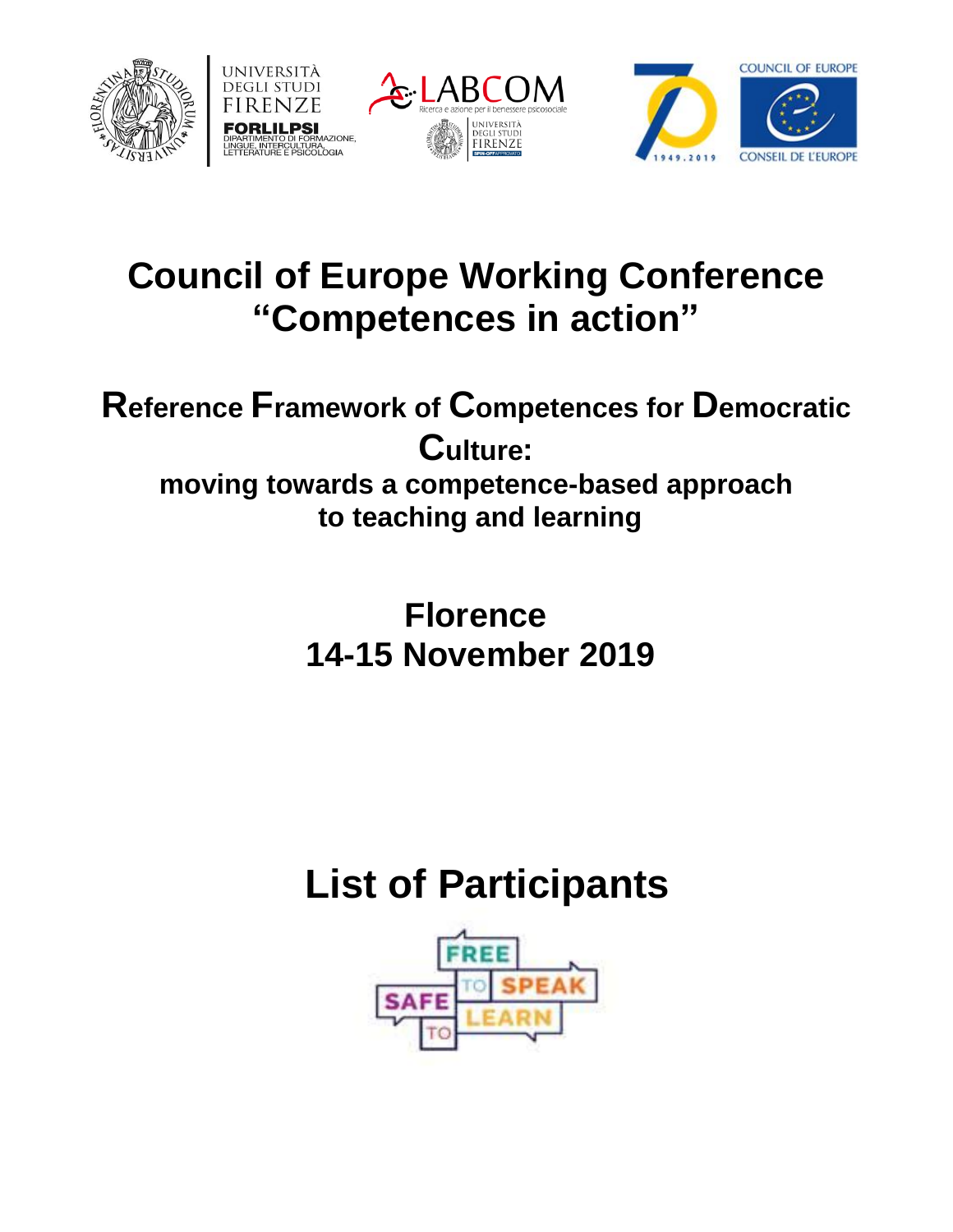







## **SCHOOLS**

#### **ALBANIA**

Ms Mirela KATUNDI **Teacher** "Petro Nini Luarasi" High school Tirana

#### **BULGARIA**

Ms Vasilka Ivaylova KOLOVSKA Teacher Secondary School Ivan Vazov, 3100 44 Shipka Str. **Mezdra** 

#### **CROATIA**

Ms Branka Perić School Psychologist A.G.Matoša 4, 21300 Makarska

#### **FINLAND**

Ms Laura PENNINKILAMPI Teacher, team leader Kuninkaanhaka Comprehensive School, City of Pori Pori

Ms Tarja RUOHONEN Deputy Head grades 7-9 Turku University Teacher Training School

Ms Hanna RUOHIKKO Teacher and Global Education Coordinator, Puolalanmäki Upper Secondary School Finland

Ms Valentina UITTO **Teacher** French-Finnish School Helsinki, Finland

#### **GEORGIA**

Ms Nino CHIKHLADZE Principal/Teacher Sachkhere Public School #3 **Sachkhere**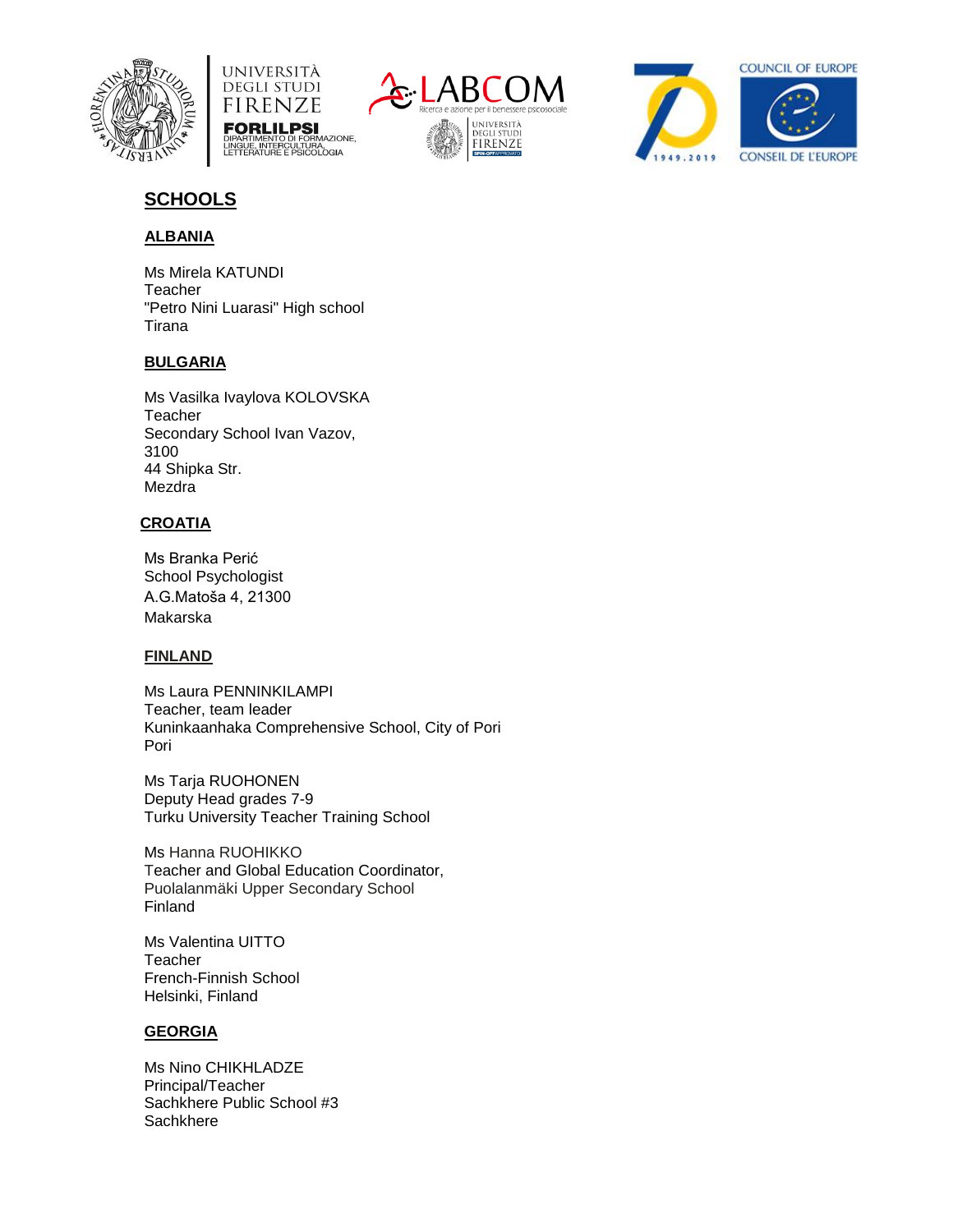







Ms Sophio KHVEDELIDZE School Principal Public school **T**bilisi

#### **GERMANY**

Ms Kristina FISCHER **Teacher** Nelson Mandela Realschule Plus Trier **Trier** 

#### **GREECE**

Ms Xanthi ALMPANAKI Teacher Experimental Senior High School of University of Macedonia Greece **Thessaloniki** 

Ms Alkitis CHRONAKI Teacher, Assistant Principal 87th Intercultural Primary School of Athens Athens

Ms Efi KAGKADI Teacher 2nd High School Lavrion

Ms Elisavet KARAKITSIOU **Teacher** Epal Korydallou **Athens** 

Mr Georgios STOUGIANNOUDIS **Teacher** Experimental Senior High School of University of Macedonia Greece **Thessaloniki** 

#### **ITALY**

Ms Lucia ALLARI **Teacher** Istituto Istruzione Superiore "L. Calabrese P. Levi Via Mara, 6 San Pietro in Cariano (VR)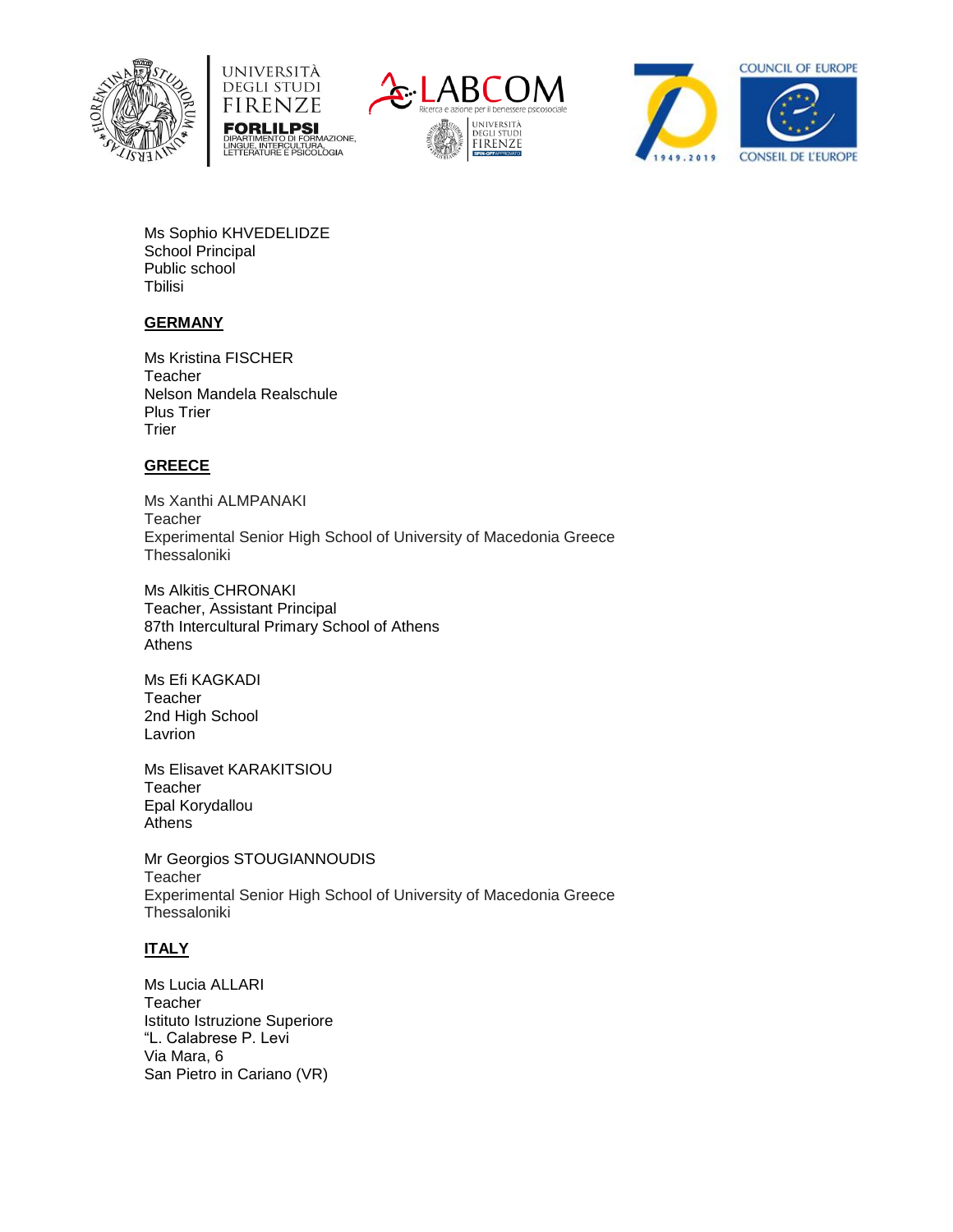







Mr Leonardo Rosario ANDINO **Teacher** Istituto di Istruzione Superiore Savoia Benincasa Ancona Marche

Ms Elena AREZZINI **Teacher** Istituto di Istruzione Superiore "Carducci - Volta – Pacinotti Piombino (LI) **Tuscany** 

Mr Ernesto BELLUCCI **Teacher** Liceo statale F. Petrarca Via Cavour 44, 52100 AREZZO (AR) Tuscany

Mr Marco BERARDI **Teacher** Liceo Statale F. Petrarca Arezzo (AR) **Tuscany** 

Ms Cristina BRANCOLI **Teacher** Isis Sismondi Pacinotti Pescia (PT) **Tuscany** 

Ms Catiuscia CORRENTE Teacher Liceo Artistico Musicale Coreutico Passaglia Lucca Tuscany

Ms Flavia CRISTOFOLINI Teacher Liceo Veronica Gambara Brescia

Ms Maria D'ALEO **Teacher** Direzione Didattica Statale 2° Circolo "G. Cirincione" Bagheria Palerme

Ms Carmela DE PALMA **Teacher** Istituto Guglielmo Marconi di Prato Via Galcianese, 20 – 59100 Prato (PO)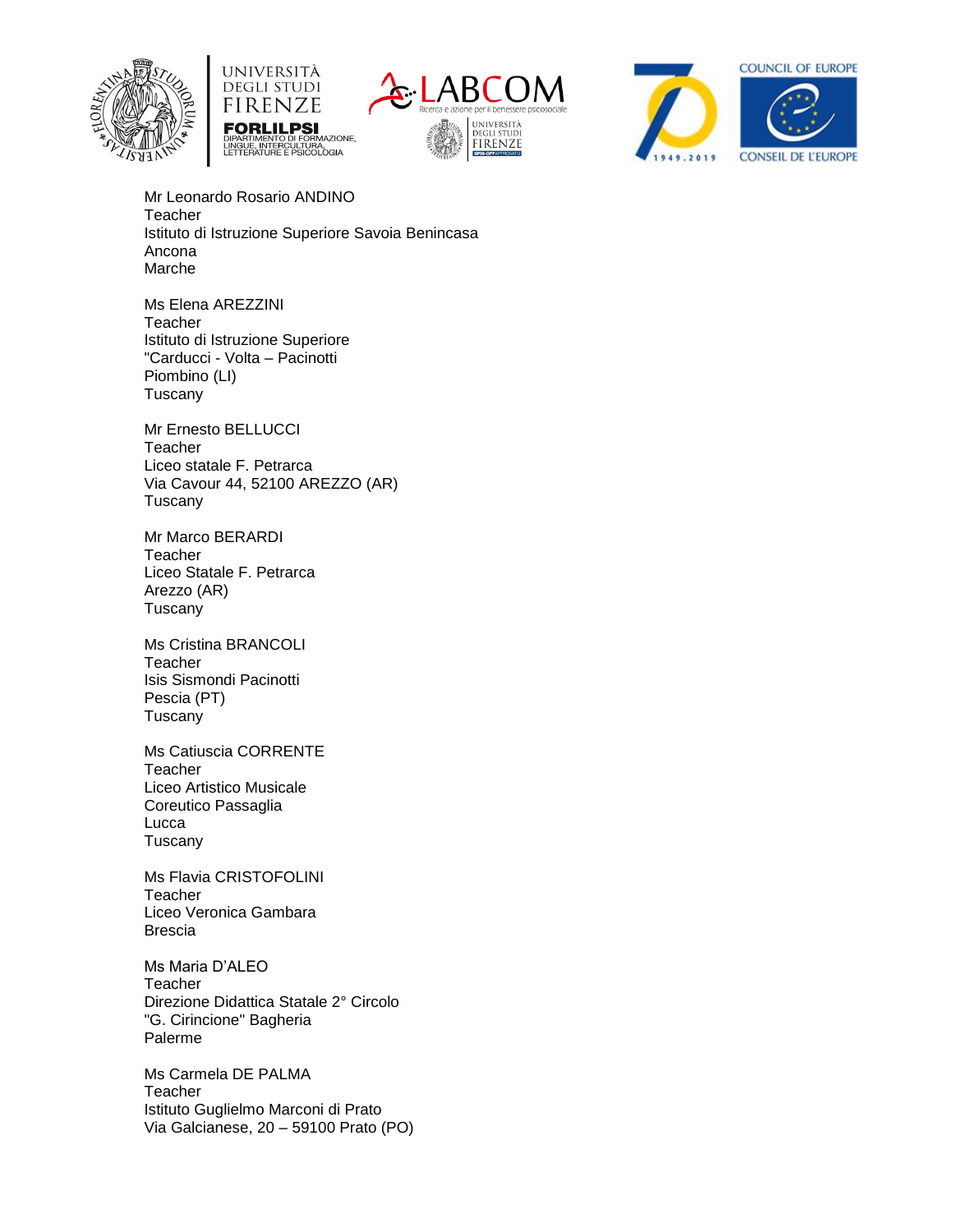







Tuscany

Ms Maria Sofia DI CARLUCCIO **Teacher** IIS Paolo Boselli Torino

Ms Katia FALCHETTI **Teacher** Liceo Nolfi Apolloni Fano Fano Marche

Ms Arianna GARUZZO **Teacher** Istituto Comprensivo Lucca 2 Lucca Tuscany

Ms Manola GAVAZZI **Teacher** Liceo Scientifico Statale Copernico Brescia

Ms Eliana GUGLIELMINO **Teacher** Scuola Concetto Marchesi Catania

Mr Salvatore IMPELLIZZERI Head Scuola Italo Calvino Catania

Ms Maria Giaele INFANTINO School Head Istituto Comprensivo Statale "Umberto Eco" Milan

Mr Simone MAIOLI Teacher Istituto Comprensivo "S. Pertini" Capannoli Pisa

Mr Gabriele MARINI School Head Istituto Istruzione Superiore "Roncalli" Poggibonsi – Siena Tuscany

Ms Vincenza MURATORE Head Direzione Didattica Statale 2° Circolo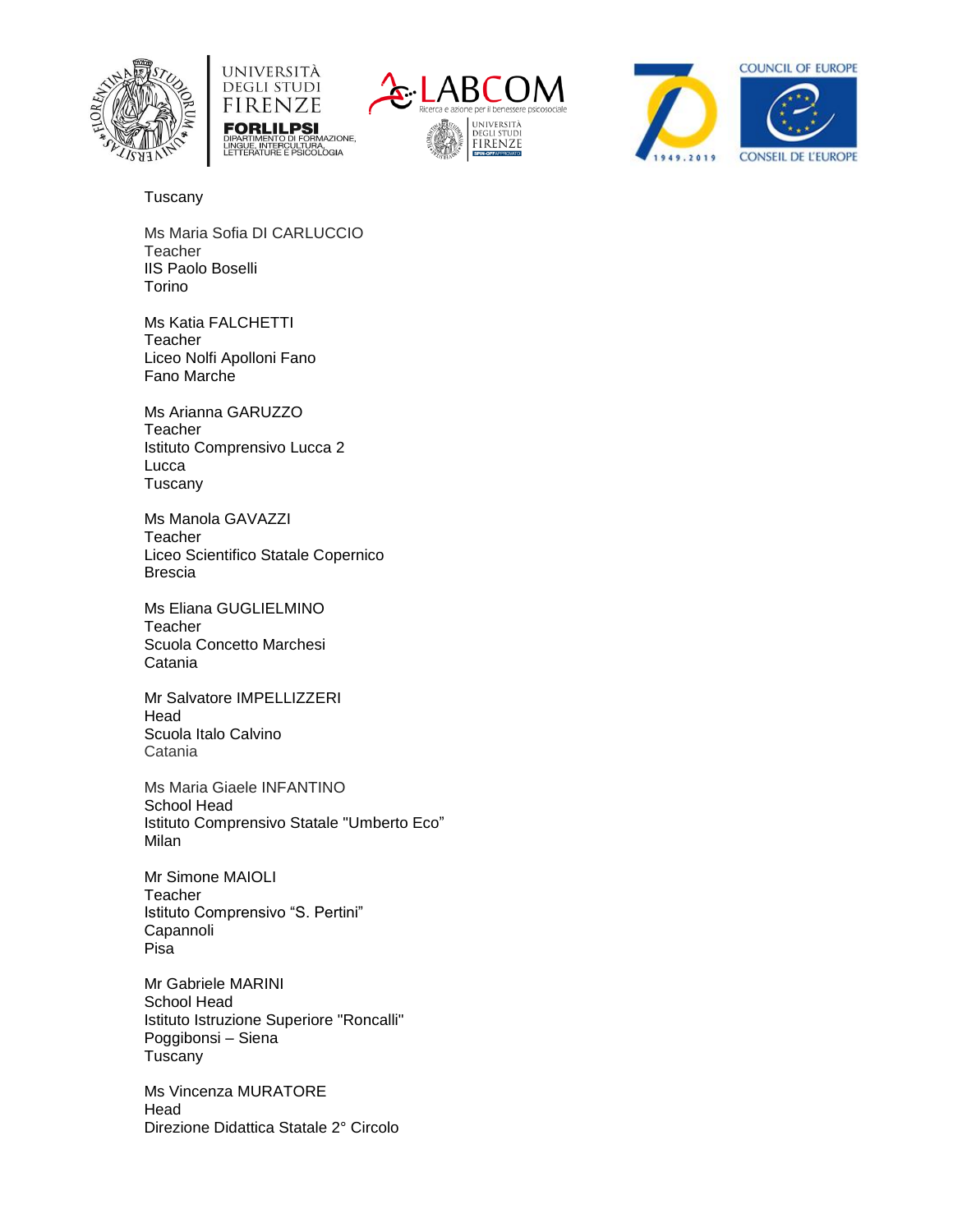







"G. Cirincione" Bagheria Palerme

Mr Tiziano NINCHERI Head Isis Sismondi Pacinotti Pescia (PT) Tuscany

Ms Alice Stefania PEDROTTI DELL'ACQUA **Teacher** Istituto Comprensivo Cavalieri Milan

Ms Catia RENZETTI Teacher istituto Comprensivo "Ten. Petrucci" Montecastrilli – Terni Umbria

Ms Fabiola SCAGNETTI Head Istituto Comprensivo Simone De Magistris - Caldarola (MC) Marche

Ms Anna SPATA **Teacher** Liceo Scientifico Statale "N. Copernico" Prato Tuscany

Mr Salvatore ZUPPARDO **Teacher** Istituto d'Istruzione Superiore"Caterina Caniana" via del Polaresco, 19 - 24129 Bergamo Lombardia

#### **HUNGARY**

Mr Tamas FARCZADI BENCZE Principal Deák Diák Primary School Budapest

Ms Ildikó ORBÁN Deputy Principal Deák Diák Primary School Budapest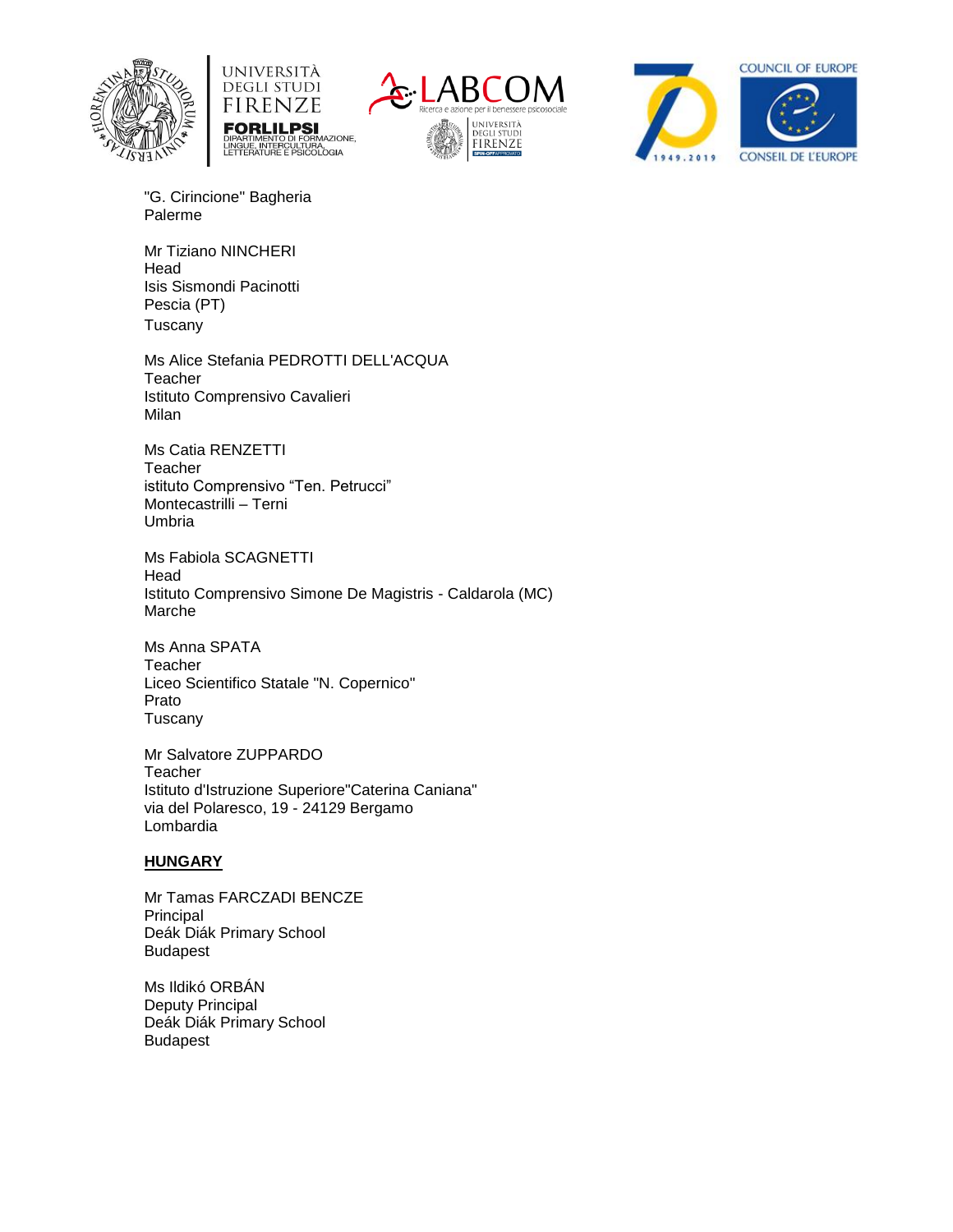







#### **LITHUANIA**

Ms Viktorija PASKEVICIENE **Teacher** Panevezys District Velzys Gymnazium

Ms Edita RABIZAITĖ Deputy Head Kauno Kazio Griniaus progimnazijos

Ms Asta ŽALUDIENĖ **Teacher** Naujamiestis Gymnazium Panevezys District

Ms Jelena ZIDOVIC **Teacher** Kachialov Gymnasium Vilnius

#### **MALTA**

Ms Annabelle BORG GAFFARENA Head Teacher San Ġorġ Preca College Middle School Blata l-Bajda

Ms Daniela DIMECH Teacher and Head of Department San Ġorġ Preca College Middle School Blata l-Bajda

#### **REPUBLIC OF MOLDOVA**

Ms Victoria PILA **Teacher** Prometeu-Prim Lyceum Chisinau

#### **MONTENEGRO**

Mr Dragutin ŠĆEKIĆ Head of the Primary school "Njegoš" Kotor

#### **NETHERLANDS**

Mr Kornelis POSTHUMUS School Director Openbare basisschool voor Jenaplanonderwijs De Swoaistee Groningen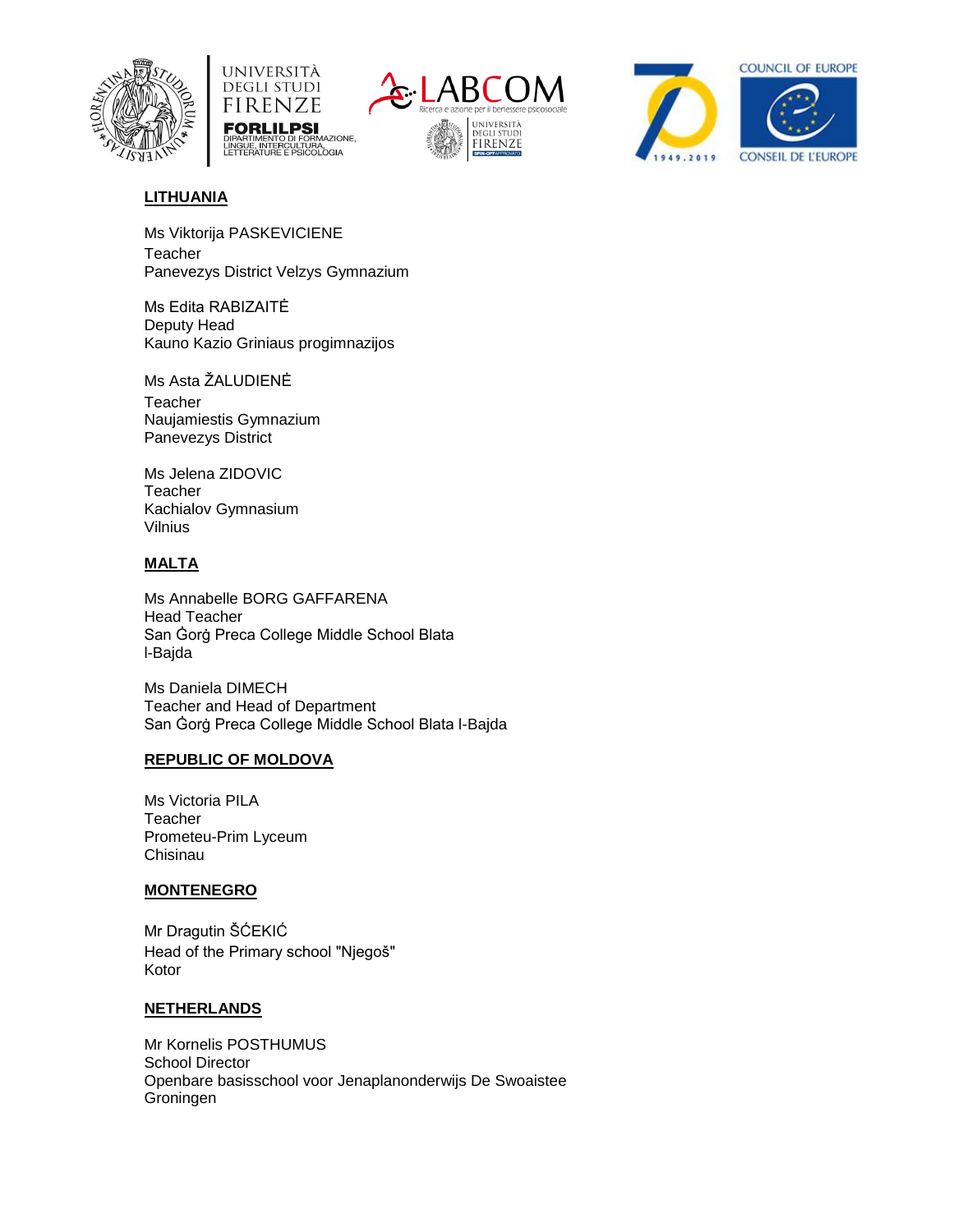







#### **NORWAY**

Mr Axel AUBERT **Teacher** Political Science and human rights Team coordinator for the political and social sciences Kuben

Ms Marianna DAHL Assistant Principal in charge of general studies Kuben Upper Secondary School Kuben

Ms Anita SHEPHERD Deputy Head Slettebakken skole Vilhelm Bjerknesvei 15, 5081 Bergen

Ms Linn Heidi SVENNÆS DEUTSCHMANN **Teacher** Eknes lower secondary school Nedre Eiker

Ms Kristin TINMANNSVIK **Treacher** Huseby ungdomsskole Trondheim

#### **PORTUGAL**

Maria Teresa BORGES **Teacher** Agrupamento de Escolas de Cerco Porto

Mr Cesar DUARTE Psychologist Agrupamento de Escolas Gaspar Frutuoso Azores

Ms Eunice FREITAS **Teacher** Agrupamento de Escolas Joaquim de Araújo Penafiel

Ms Elisabete GONÇALVES REVES MONTEIRO **Teacher** Agrupamento de Escolas de Caneças Caneças, odivelas,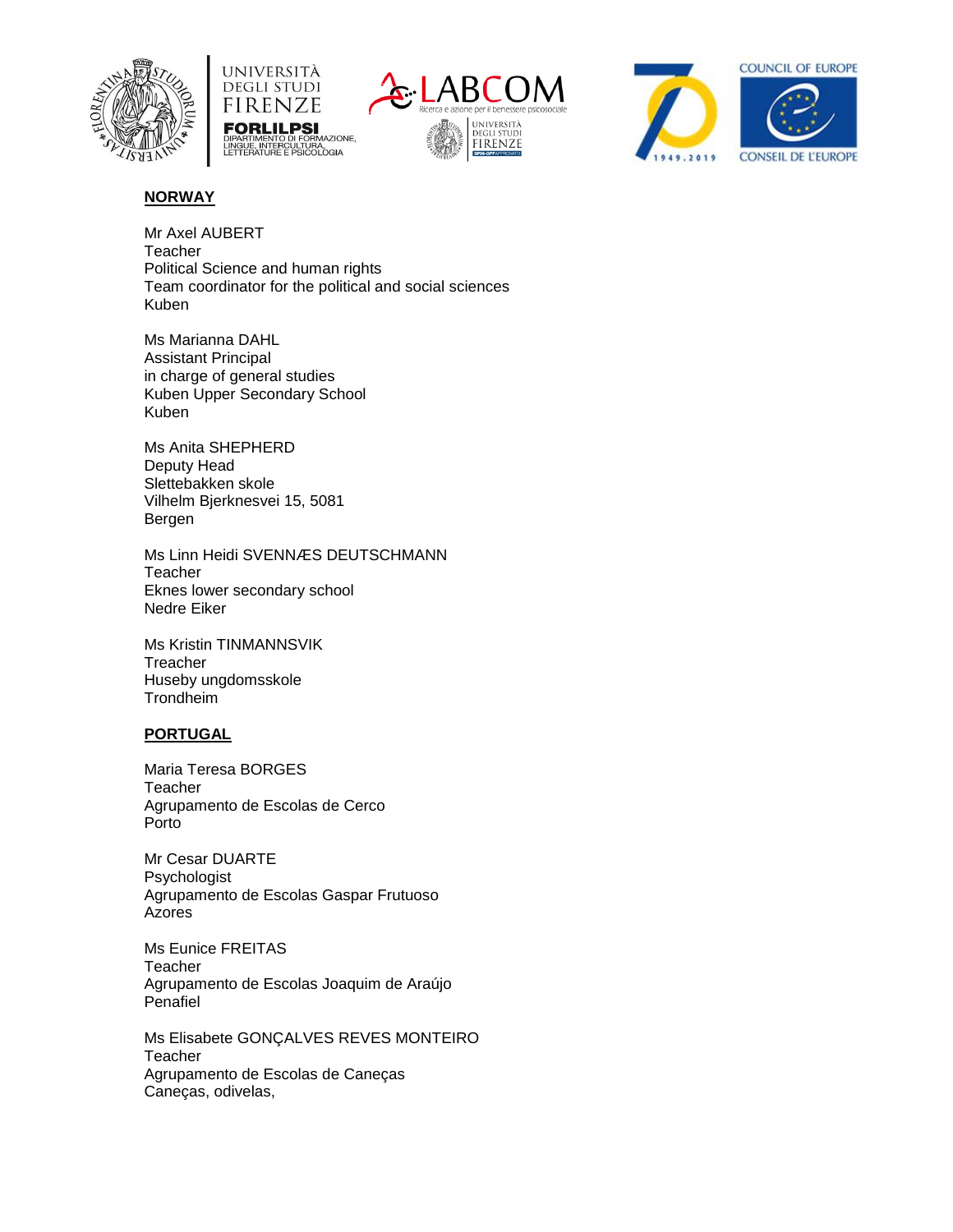







Ms Filipa MATOS **Teacher** Agrupamento de Escolas João da Rosa Olhão, Algarve

#### **ROMANIA**

Ms Irina CAPRARU **Teacher** Mathematics Inspector Iasi County School Inspectorate Liceul Teoretic de Informatică "Grigore Moisil" Iași

Ms Simona CIOTLĂUȘ **Teacher** "Tiberiu Popoviciu" Informatics High-school Cluj-Napoca

Mr Berceanu George LILI **Director** Contesti School

Ms Cornelia MELCU **Teacher** "Nicolae Orghidan" School Str. Brazilor nr. 18 Brașov

Mr Laurentiu TEPELUS Manager National College " B.P. Hasdeu" Buzau

Ms Cristina TIMOFTE Head Teacher Computer Science Highschool "Grigore Moisil" Iasi

#### **RUSSIAN FEDERATION**

Ms Nadezda DRONOVA **Teacher** School No 1514 Moscow

Mr Ilya GURIANOV **Teacher** School 312 Saint-Petersburg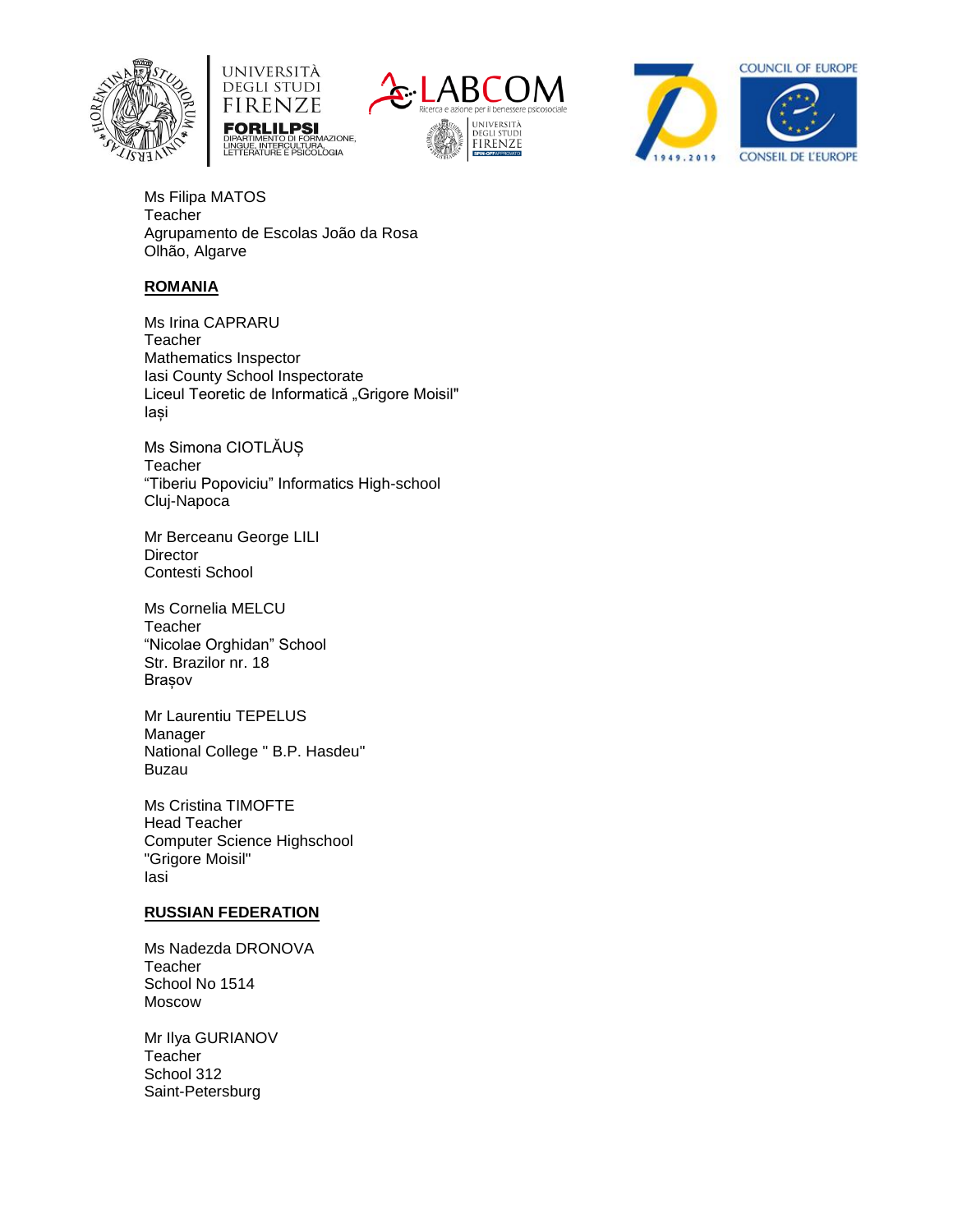







Mr Kamran MANAFLY **Teacher** School 1420 Moscow

#### **UKRAINE**

Ms Yulia BARANNYK School Principal Konotop Gymnasium

Ms Natalia KIDALOVA **Teacher** Melitopol School No 23

Ms Nadezhda KRAVCHENKO **Director** Educational establishment no 6 Kropyvnytskyï

Mr Andriy MELNYK School Principal & Teacher School No 203 Kyiv

Ms Svitlana MERKULOVA **Teacher** Irpin School

Ms Oksana NECHYPORUK **Teacher** School No 13 Slovyansk

Ms Natalya NYSHTA **Director** Lviv Specialised school no 69

Ms Daria POLTAVSKA School Principal & Teacher Myrhorod School 'Helikon'

Ms Tetyana SINCHENKO **Teacher** Mykolaiv School

Ms Anzhelina ZANOROTNIA **Teacher** School No 17 Nizhyn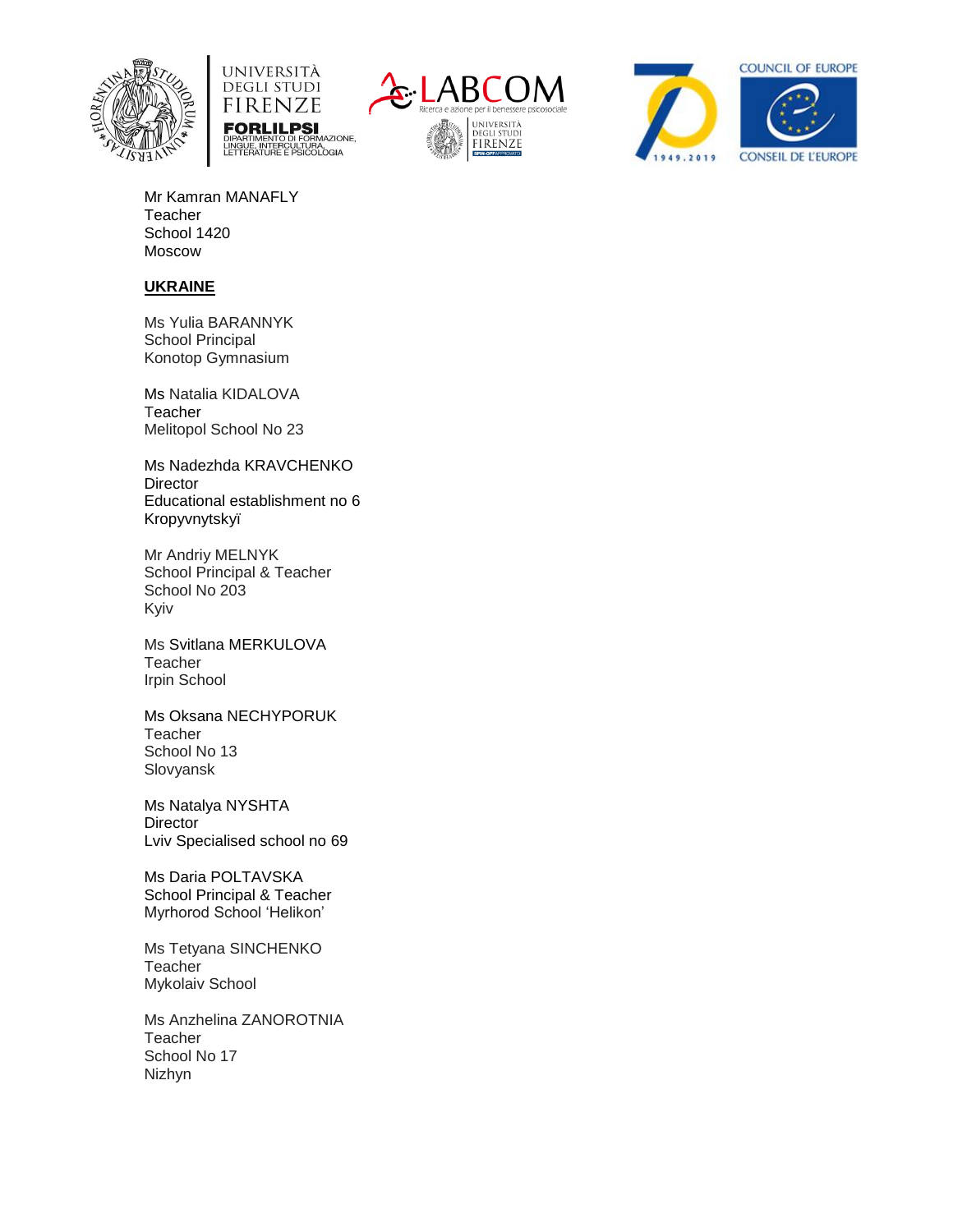







Ms Olena VALCHUK **Director** Kovel Town Gymnasium

#### **TURKEY**

Ms Nihal GÖZÜYAŞLI Project Coordinator Temel Eğitim Genel Müdürlüğü ar-ge ve Projeler Daire Başkanliği Ankara

Ms Esra ŞİMŞEK **Teacher** Umurlu Kocagür Ortaokulu Aydin

Ms Songül YERLİKAYA **Teacher** Vakifbank Ortaokulu Adana

#### **UNITED KINGDOM**

Ms Zoe BAKER **Teacher** Simon Langton School England

Ms Jill BURDETT **Teacher** Charleston Primary School Aberdeen Scotland

#### **ACADEMICS/EXPERTS**

Ms Cinzia ALBANESI Associate Professor Department of Psychology University of Bologna Italy

Ms Angeliki ARONI Head of the Department for the Coordination and Monitoring of Refugee Education Ministry of Education, Research and Religious Affairs Athens Greece

Ms Tatiana ARRIGONI Istituto Provinciale per la Ricerca & la Sperimentazione Educativa – IPRASE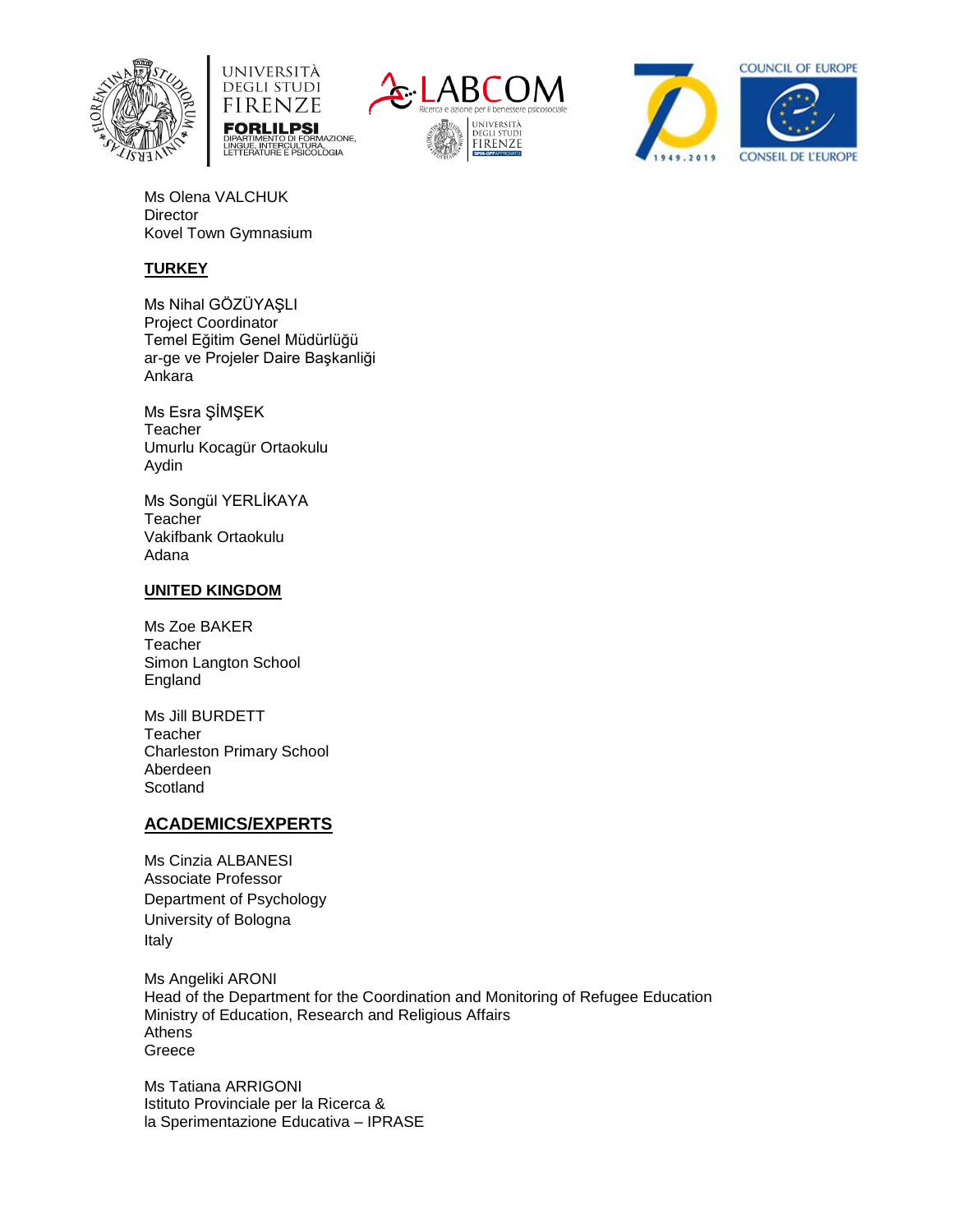







Italy

Mr Martyn BARRETT EPAN lead expert University of Surrey London United Kingdom

Ms Amira BERZI Scientific Assistant International Projects in Education (IPE) Zurich University of Teacher Education **Swizerland** 

Mr Marco BINDI Pro-Rector for National and International Scientific Research University of Florence Italy

Mr Matthieu BROSSARD Senior Education Specialist UNICEF Office of Research Insituto degli Innocenti Florence Italy

Mr Davide CAPPERUCCI FORLILPSI Department University of Florence Italy

Ms Maria CARUSO Education and Health Promotion Azienda Usl Toscana Nord Ovest Italy

Ms Cristina CECCHINI LabCom Expert in the field of Community Empowerment and qualitative research methods Florence Italy

Mr Carmel CEFAI Director at the Centre for Resilience and Socio-Emotional Health Professor at the Department of Psychology, Faculty for Social Wellbeing University of Malta Malta

Ms Moira CHIODINI President of the Academic spin-off LabCom & Lecturer at the University of Florence Italy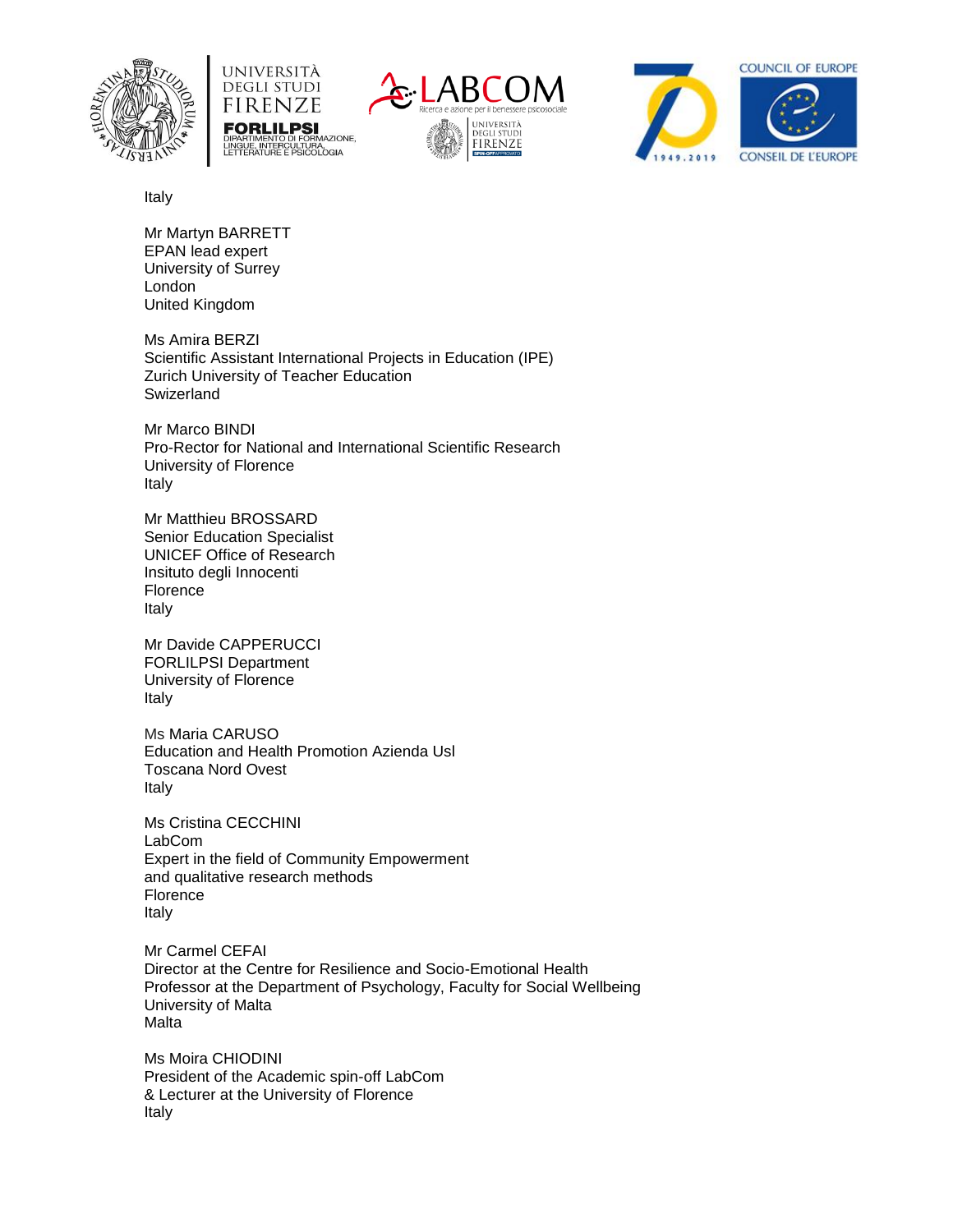







Mr Camillo DONATI LabCom Expert in the field of Groups and Social Dynamics Florence Italy

Mr Mirko DURADONI Ph.D. student at the Information Engineering Department Member of the Virtual Human Dynamics Laboratory the University of Florence Italy

Mr Ovidiu GAVRILOVICI Psiterra Association President & Associate Professor Department of Psychology in "Alexandru Ioan Cuza" University of Iasi Romania

Mr Andrea GUAZZINI Researcher at the Department of FORLILPSI University of Florence Italy

Ms Elisa GUIDI Vice-president of the Academic spin-off LabCom Research Fellow and Lecturer Department of FORLILPSI University of Florence Italy

Ms Patricia HLADSCHIK **Director** Polis - the Austrian Centre for Citizenship Education in Schools Vienna Austria

Ms Haldis HOLST Deputy General Secretary Education International Brussels Belgium

Mr Ted HUDDLESTON Textbook author Consultant in Civic and Citizenship Education Lancaster United Kingdom

Ms Kristina KAIHARI Counsellor of Education Finnish National Agency for Education Helsinki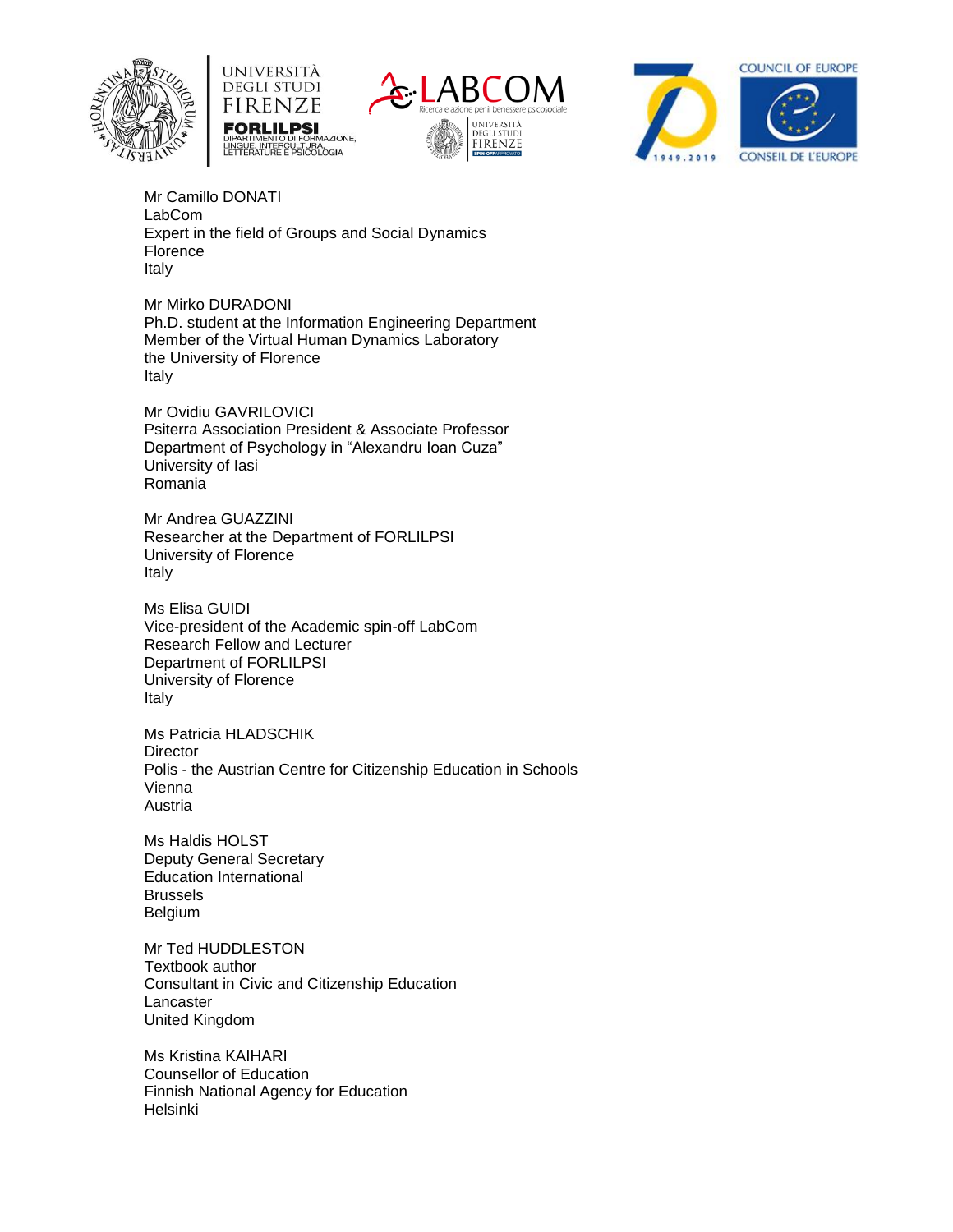







Ms Tulin SENER KILINC Assoc.Prof. Faculty of Educational Sciences Ankara University **Turkey** 

Ms Grazia LO CRICCHIO Association Identità, Sviluppo, Integrazione Onlus Palermo Italy

Mr Bruno LOSITO Full professor (retired) Roma Tre University Department of Education Rome Italy

Ms Patrizia LOTTI Researcher at the National Institute for Documentation Innovation and Educational Research – INDIRE Italy

Mr Emilio MACINAI Member of the executive board Academic Society of Pedagogy University of Florence Italy

Ms Stefanie MAROLF Research assistant and lecturer Zurich University of Teacher Education **Switzerland** 

Ms Elena MARTA President of the Italian Society of Community Psychology (SIPCO) Full Professor at the Department of Psychology Catholic University of the Sacred Heart Milan Italy

Ms Ersilia MENESINI Head of the Department of FORLILPSI University of Florence Italy

Ms Patrizia MERINGOLO University of Florence Academic spin-off LabCom Florence Italy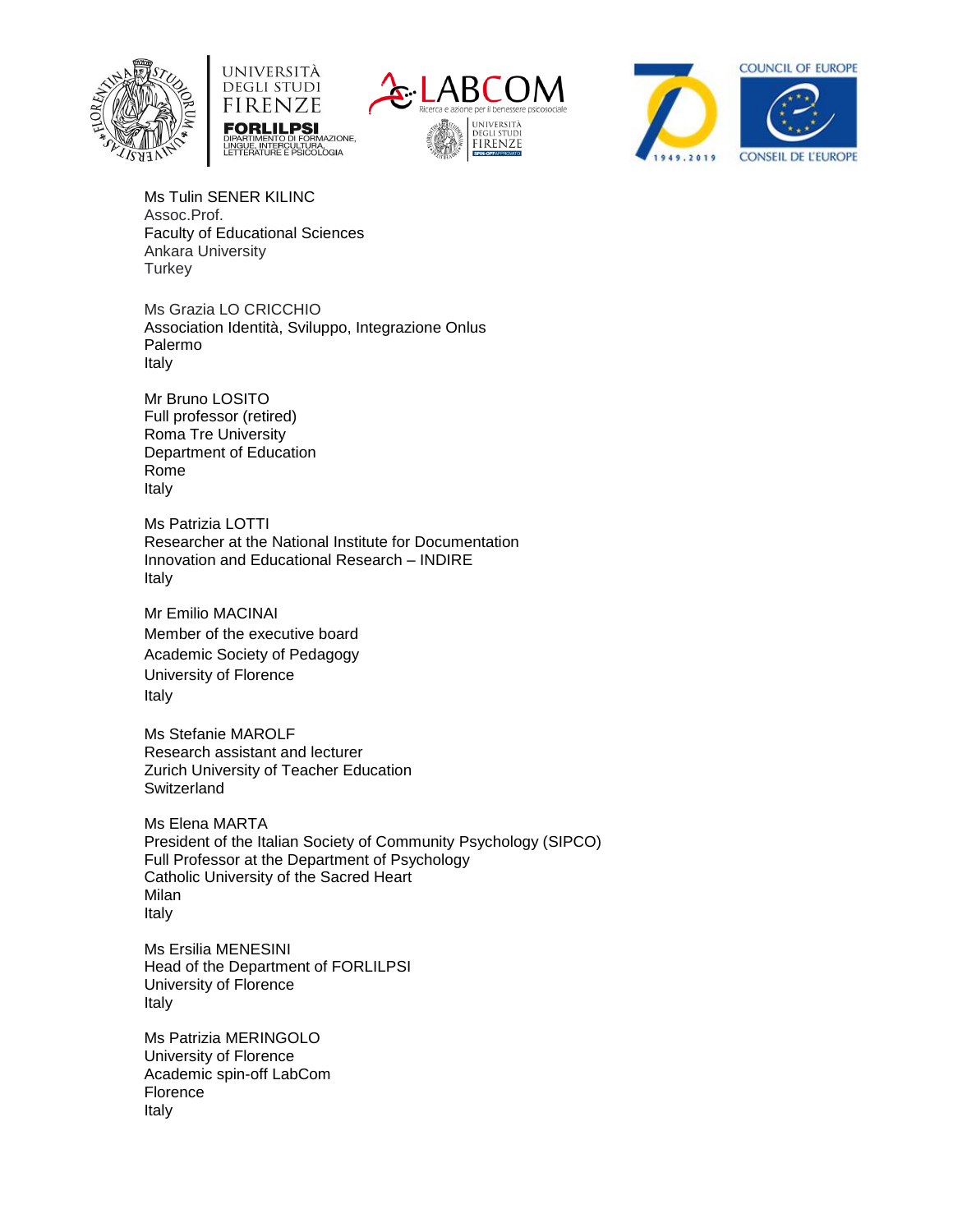







Mr Iosif MOLDOVANU Executive Director Child Rights Information Centre (NGO) Chisinau Republic of Moldova *Apologised for absence*

Ms Elizabeth Suzanne MOORSE Chief Executive Association for Citizenship Teaching (ACT) London United Kingdom

Mr Giorgio NARDONE Head of Strategic Therapy Center & Programme Leader and Lecturer Università degli studi Link Campus University Roma Italy

Ms Natia NATSVLISHVILI Democratic Culture and Human Rights Education Program National Center for Teacher Professional Development Nutsubidze IV 9g 18b **T**bilisi Georgia

Ms Paola NICOLINI Associate Professor Department of Humanities - Languages, Mediation, History, Arts, Philosophy University of Macerata Italy

Mr Matteo PAPANTUONO Lecturer at the University of Macerata Dublin City university & Co-director of InSRT Malta

Ms Claudette PORTELLI Co-director of InSRT (Malta) Lecturer and researcher University of Malta Dublin City University and Centro di Terapia Strategica Italy

Ms Laura REMASCHI LabCom Expert in group management theories and techniques with creative and participatory methods Florence Italy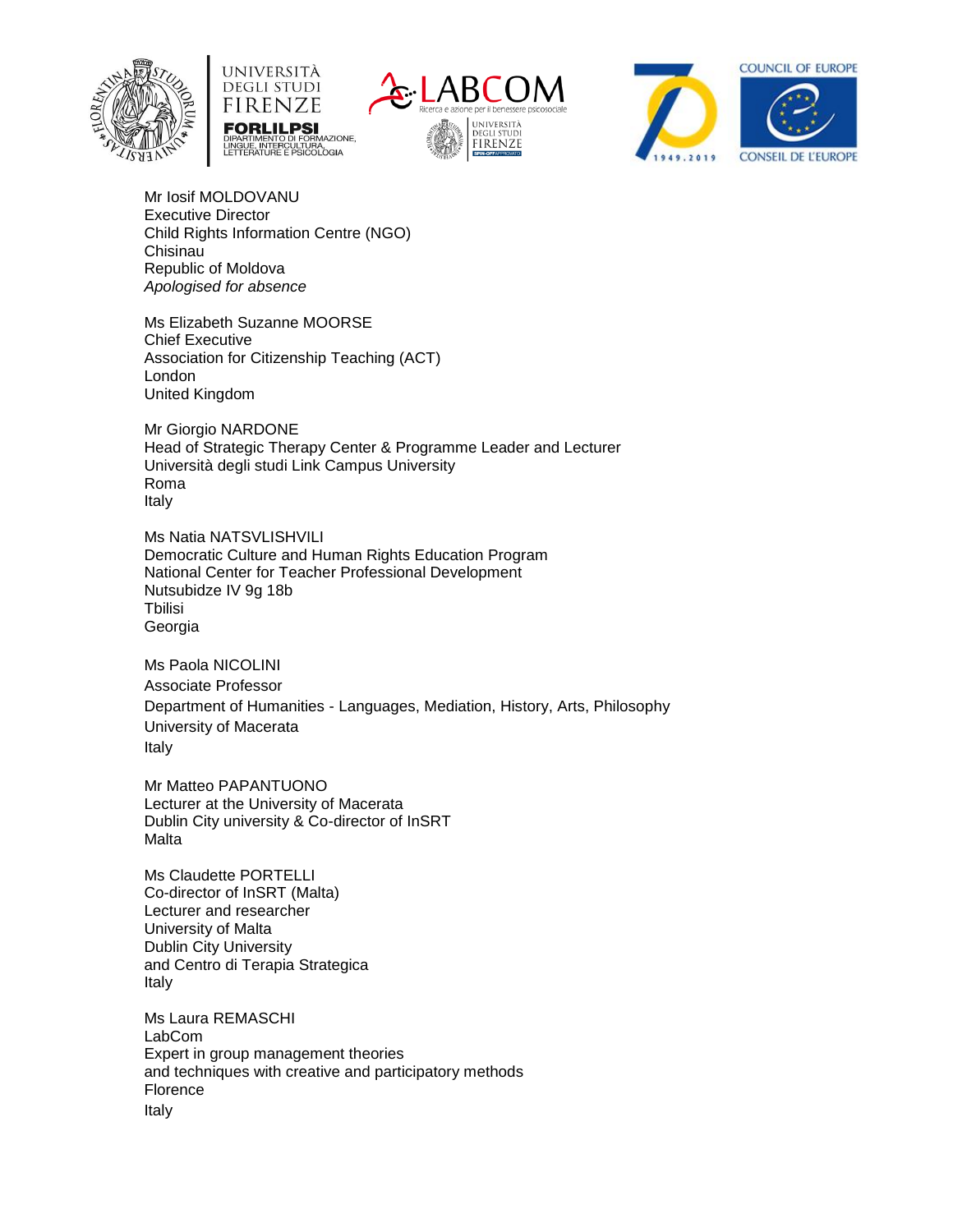







Ms Maria Donata RINALDI Academy Director Cospe Onlus Toscana Italy

Mr Calin RUS **Director** Intercultural Institute of Timisoara Romania

Ms Renata VIGANÒ EPAN expert Full Professor of Educational Research Catholic University of the Sacred Heart Faculty of Education Milan Italy

Ms Valentina ZAMBUTO EbiCo ONLUS & Post-doctoral researcher FORLILPSI Department University of Florence Italy

Ms Bruna ZANI Founder of the Italian Network of Service Learning and Community Engagement in Higher Education Italy

Ms Antonia WULFF **Coordinator** Education & Employment Education International Brussels Belgium

#### **OFFICIALS**

Ms Maria FASSARI Head of International Relations Division Ministry of Education, Research and Religious Affairs Athens Greece

Ms Sara MELE Responsible for Education and Training Tuscany Region Italy